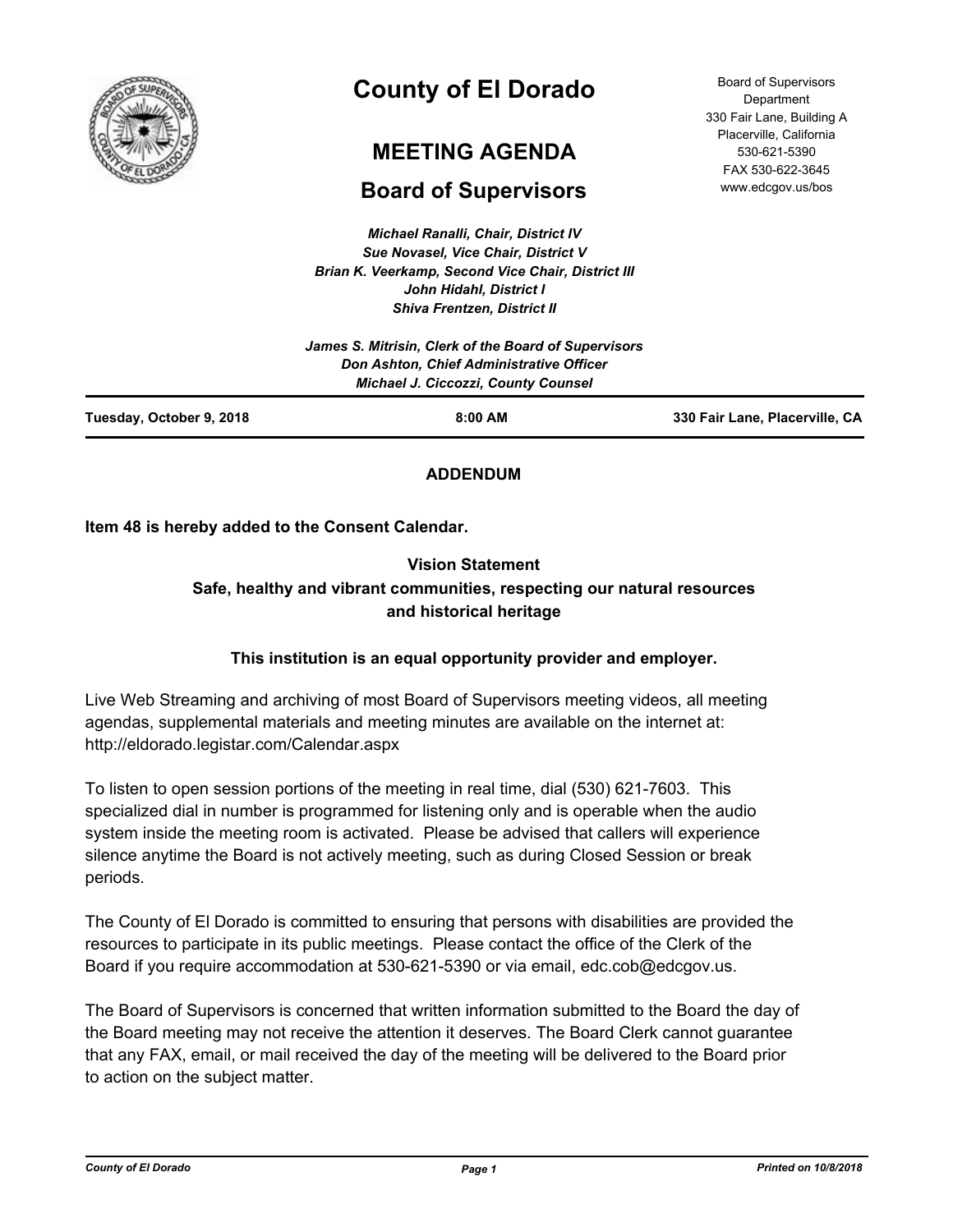The Board meets simultaneously as the Board of Supervisors and the Board of Directors of the Air Quality Management District, In-Home Supportive Services, Public Housing Authority, Redevelopment Agency and other Special Districts.

For Purposes of the Brown Act § 54954.2 (a), the numbered items on this Agenda give a brief description of each item of business to be transacted or discussed. Recommendations of the staff, as shown, do not prevent the Board from taking other action.

Materials related to an item on this Agenda submitted to the Board of Supervisors after distribution of the agenda packet are available for inspection during normal business hours in the public viewing packet located in Building A, 330 Fair Lane, Placerville or in the Board Clerk's Office located at the same address. Such documents are also available on the Board of Supervisors' Meeting Agenda webpage subject to staff's ability to post the documents before the meeting.

## **PROTOCOLS FOR PUBLIC COMMENT**

Public comment will be received at designated periods as called by the Board Chair.

Public comment on items scheduled for Closed Session will be received before the Board recesses to Closed Session.

Except with the consent of the Board, individuals shall be allowed to speak to an item only once.

On December 5, 2017 the Board adopted the following protocol relative to public comment periods:

Time for public input will be provided at every Board of Supervisors meeting. Individuals will have three minutes to address the Board. Individuals authorized by organizations will have three minutes to present organizational positions and perspectives and may request additional time, up to five minutes. At the discretion of the Board, time to speak by any individual may be modified.

A total of 20 minutes will be allocated for public comment during Open Forum and for each agenda item to be discussed. Public comment on certain agenda items designated and approved by the Board may be treated differently with specific time limits per speaker or a limit on the total amount of time designated for public comment. It is the intent of the Board that quasi-judicial matters have additional flexibility depending upon the nature of the issue.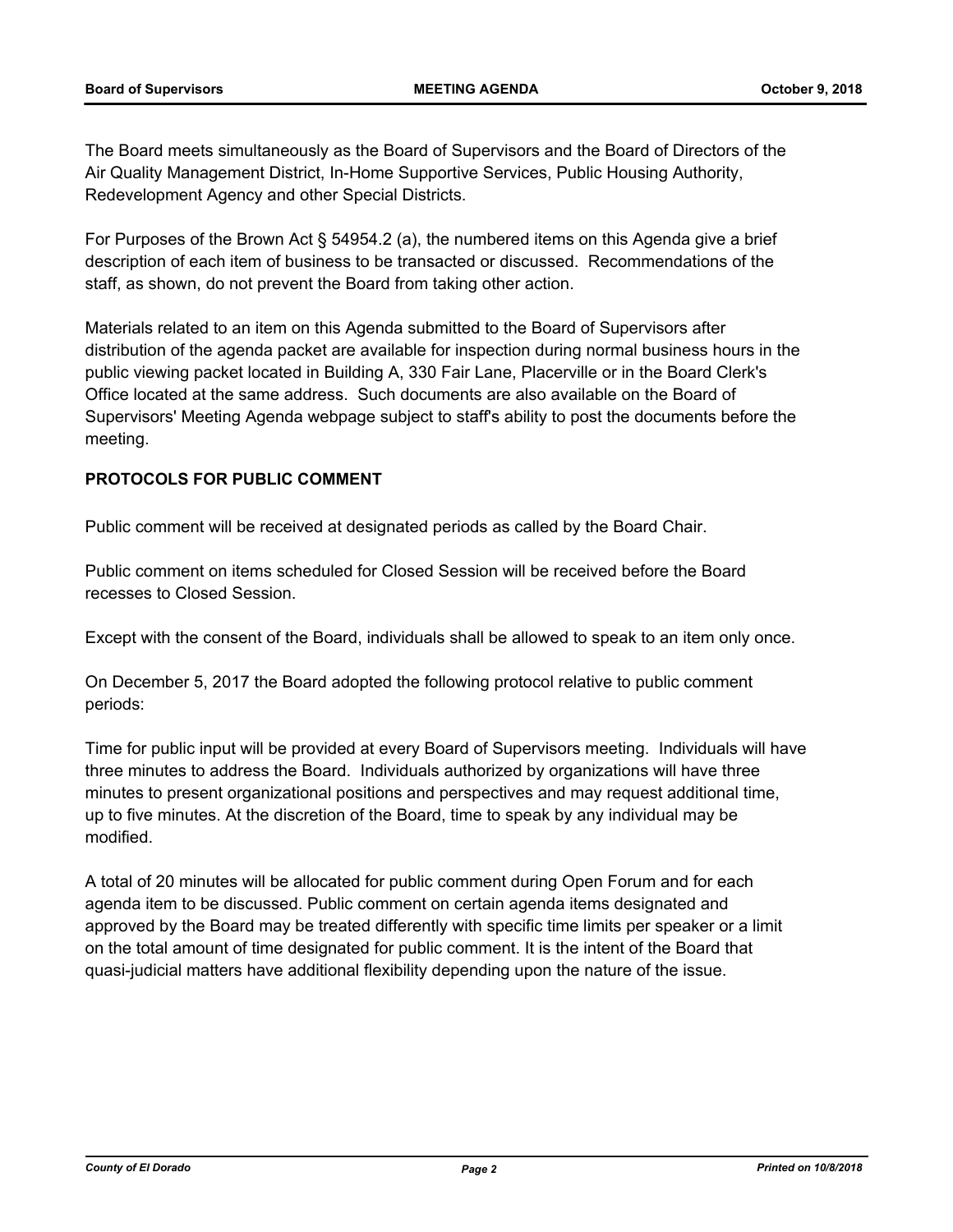Individual Board members may ask clarifying questions but will not engage in substantive dialogue with persons providing input to the Board.

If a person providing input to the Board creates a disruption by refusing to follow Board guidelines, the Chair of the Board may take the following actions.

Step 1. Request the person adhere to Board guidelines. If the person refuses, the Chair may ask the Clerk to turn off the speaker's microphone.

Step 2. If the disruption continues, the Chair may order a recess of the Board meeting.

Step 3. If the disruption continues, the Chair may order the removal of the person from the Board meeting.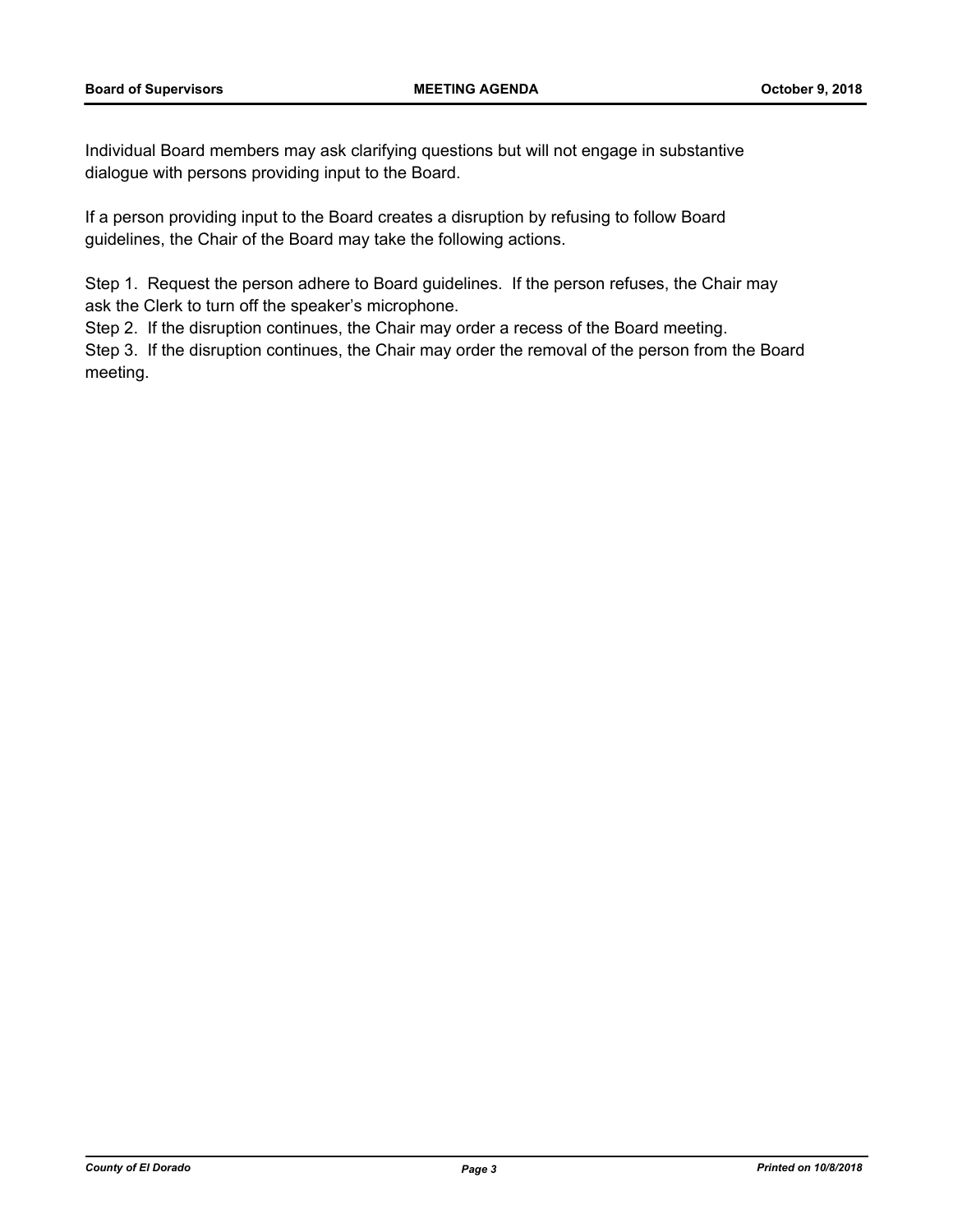## **8:00 A.M. - CALL TO ORDER AND RECESS TO CLOSED SESSION**

## **9:00 A.M. - RECONVENE TO OPEN SESSION AND CLOSED SESSION REPORTS**

#### **INVOCATION AND PLEDGE OF ALLEGIANCE TO THE FLAG**

#### **ADOPTION OF THE AGENDA AND APPROVAL OF CONSENT CALENDAR**

The Board may make any necessary additions, deletions or corrections to the agenda including moving items to or from the Consent Calendar and adopt the agenda and the Consent Calendar with one single vote. A Board member may request an item be removed from the Consent Calendar for discussion and separate Board action. At the appropriate time as called by the Board Chair, members of the public may make a comment on matters on the Consent Calendar prior to Board action.

## **OPEN FORUM**

Open Forum is an opportunity for members of the public to address the Board of Supervisors on subject matter that is not on their meeting agenda and within their jurisdiction. Public comments during Open Forum are limited to three minutes per person. Individuals authorized by organizations will have three minutes to present organizational positions and perspectives and may request additional time, up to five minutes. The total amount of time reserved for Open Forum is 20 Minutes.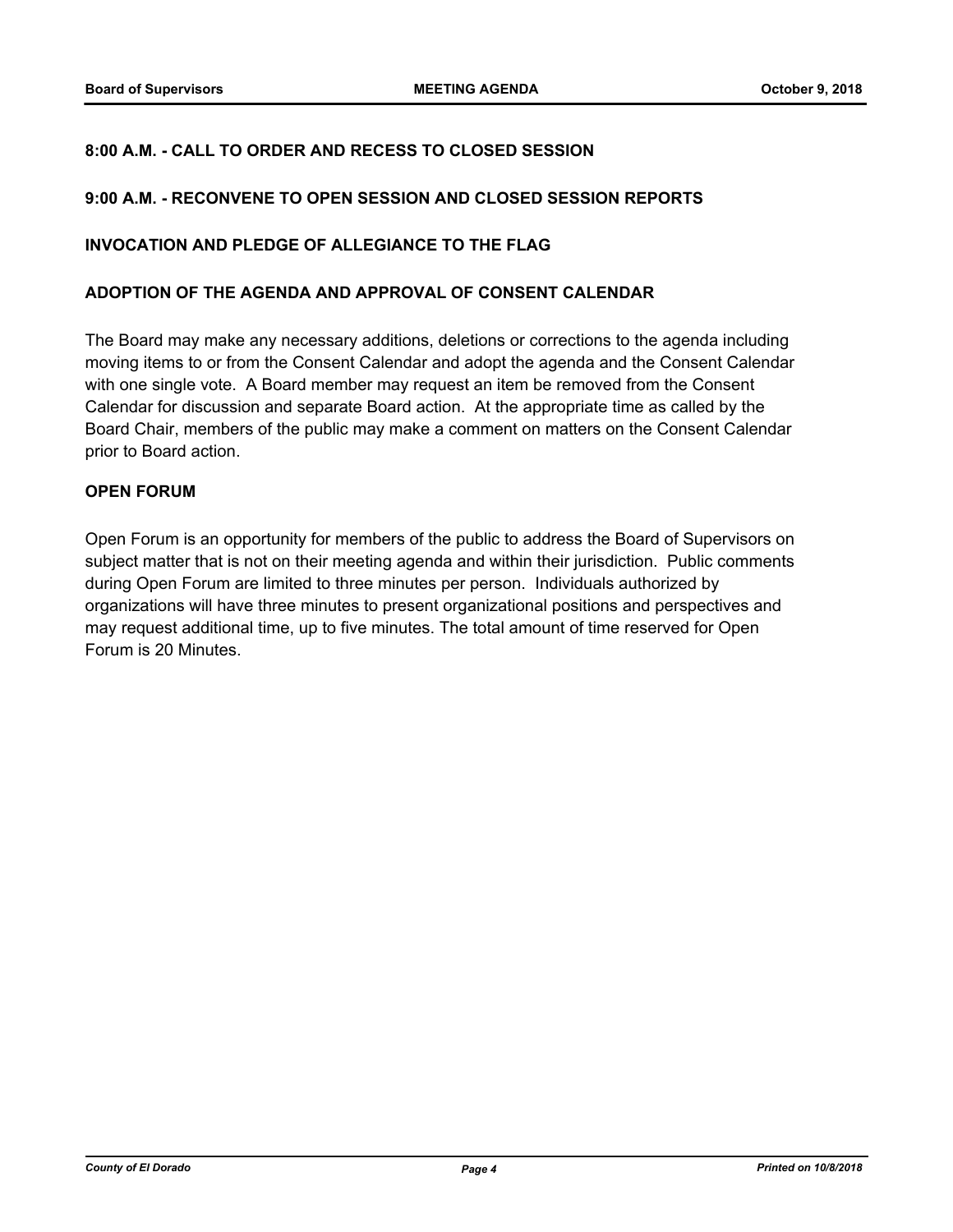#### **CONSENT CALENDAR**

**1.** [18-1531](http://eldorado.legistar.com/gateway.aspx?m=l&id=/matter.aspx?key=24882) Clerk of the Board recommending the Board approve the Minutes from the regular meeting of the Board of September 25, 2018.

## **GENERAL GOVERNMENT - CONSENT ITEMS**

**2.** [18-1429](http://eldorado.legistar.com/gateway.aspx?m=l&id=/matter.aspx?key=24781) Chief Administrative Office, Parks Division, recommending the Board approve and accept funding for the following California Department of Parks and Recreation, Off-Highway Motor Vehicle Recreation Project Agreements for the Rubicon Trail projects for a total of \$336,729 and authorize the Deputy Chief Administrative Officer to execute Agreements and any amendments that do not change the dollar amount of said Agreements:

> 1) G17-03-06-G01 for Grounds Operations-Annual Operations and Maintenance in the amount of \$151,910 plus County match requirement of \$66,133 for a total of \$218,043;

> 2) G17-03-06-S01 for Education and Safety in the amount of \$48,941 plus County match requirement of \$18,750 for a total of \$67,691; and 3) G17-03-06-P01 for Planning in the amount of \$37,375 plus County match requirement of \$13,620 for a total of \$50,995.

**FUNDING:** State Parks and Recreation Grant Funding (71%), Sacramento Municipal Utility District Funds (10%), Off Highway Vehicle Fees (10%), In-Kind Materials and Staff/Volunteer Time (11%).

**3.** [18-1514](http://eldorado.legistar.com/gateway.aspx?m=l&id=/matter.aspx?key=24865) Chief Administrative Office, Procurement and Contracts Division, presenting a list of County surplus property and recommending the Board so declare and authorize disposal of same in accordance with the procedures outlined in the County's Purchasing Ordinance, Chapter 3.12 and Section 3.12.220 thereof.

#### **FUNDING:** Various.

**4.** [18-1575](http://eldorado.legistar.com/gateway.aspx?m=l&id=/matter.aspx?key=24926) Chief Administrative Office recommending the Board appoint the Director of Human Resources as its designated representative to negotiate the salary, compensation in the form of fringe benefits, and other related terms and conditions of employment with the candidate for Director of Planning and Building in accordance with Government Code section 54957.6.

**FUNDING:** This item requires no funding.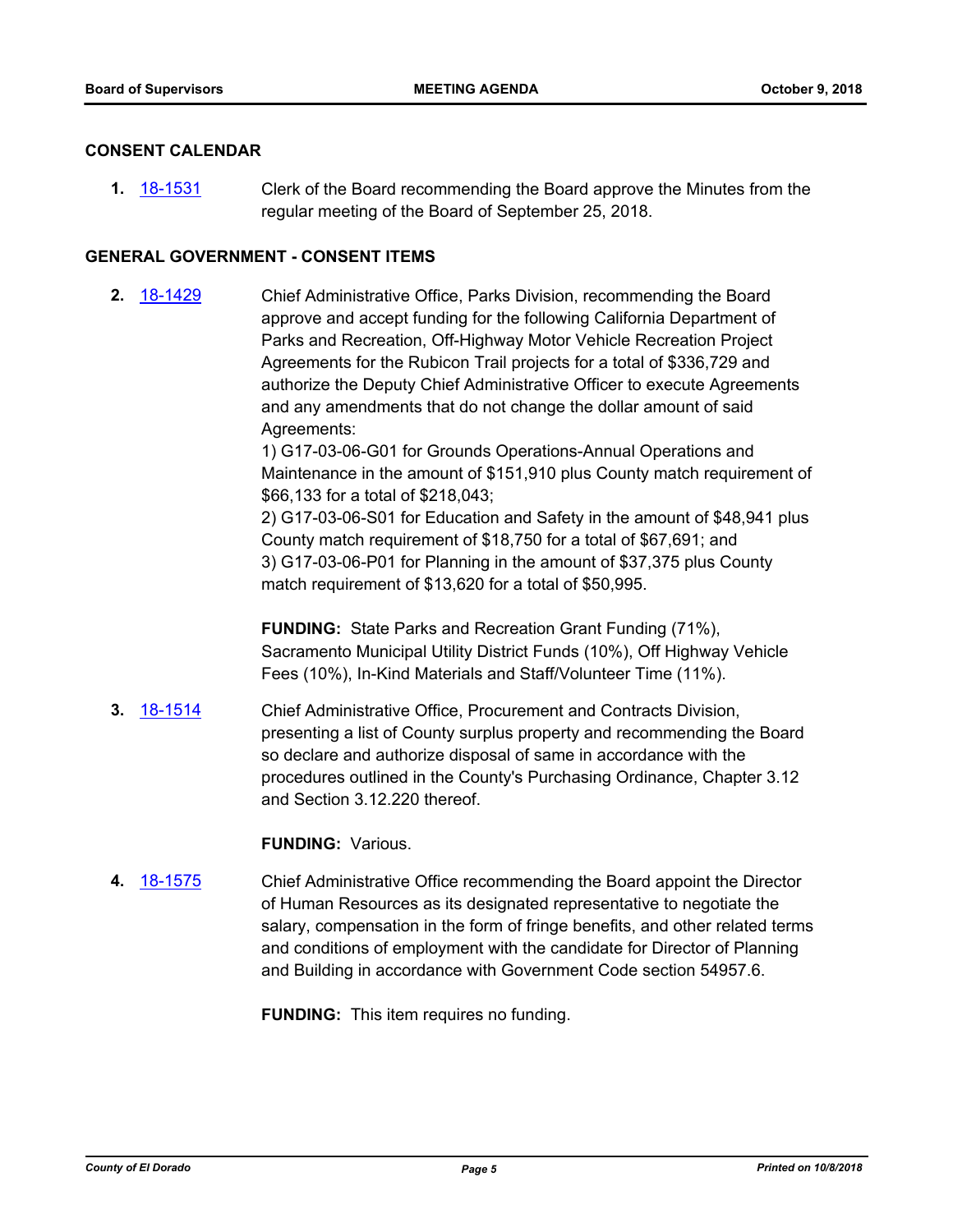**5.** [18-1528](http://eldorado.legistar.com/gateway.aspx?m=l&id=/matter.aspx?key=24879) Chief Administrative Officer and Director of Human Resources recommending the Board adopt and authorize the Chair to sign Resolution **216-2018** to increase the salary of the Registrar of Voters classification.

**FUNDING:** General Fund.

**6.** [18-1399](http://eldorado.legistar.com/gateway.aspx?m=l&id=/matter.aspx?key=24751) Human Resources Department recommending the Board approve and adopt the revisions to the following class specifications to comply with Internal Revenue Service Publication 1075: Assistant Director of Child Support Services/Chief Attorney, Director of Child Support Services, Fiscal Technician, Assistant Director of Health Services, Deputy Director, Deputy Public Guardian I/II, Fiscal Services Supervisor, Medical Office Assistant I/II, Program Assistant, Program Manager - Protective Services, Public Health Nurse I/II, Sr. Fiscal Assistant, and Supervising Deputy Public Guardian.

## **FUNDING**: N/A

- **7.** [18-1472](http://eldorado.legistar.com/gateway.aspx?m=l&id=/matter.aspx?key=24823) Human Resources Department recommending the Board: 1) Approve and adopt the revised class specifications for the Chief Administrative Office: Parks Manager and Procurement and Contracts
	- Manager;

2) Approve and adopt the revised Environmental Management Department class specification: Geologist;

3) Approve and adopt the revised Human Resources Department class specification: Risk Manager;

4) Approve and adopt the revised Surveyor's Office class specifications: Deputy Surveyor, Geographic Information Systems Analyst I/II, Geographic Information Systems Manager (Title Change from Manager of Geographic Information Systems), Geographic Information Systems Technician I/II (Title Change from Geographic Information Systems Specialist I/II), and Sr. Geographic Information Systems Analyst; and

5) Adopt and authorize the Chair to sign Resolution **212-2018** approving the following title changes: Manager of Geographic Information Systems to Geographic Information Systems Manager and Geographic Information Systems Specialist I/II to Geographic Information Systems Technician I/II.

**FUNDING:** N/A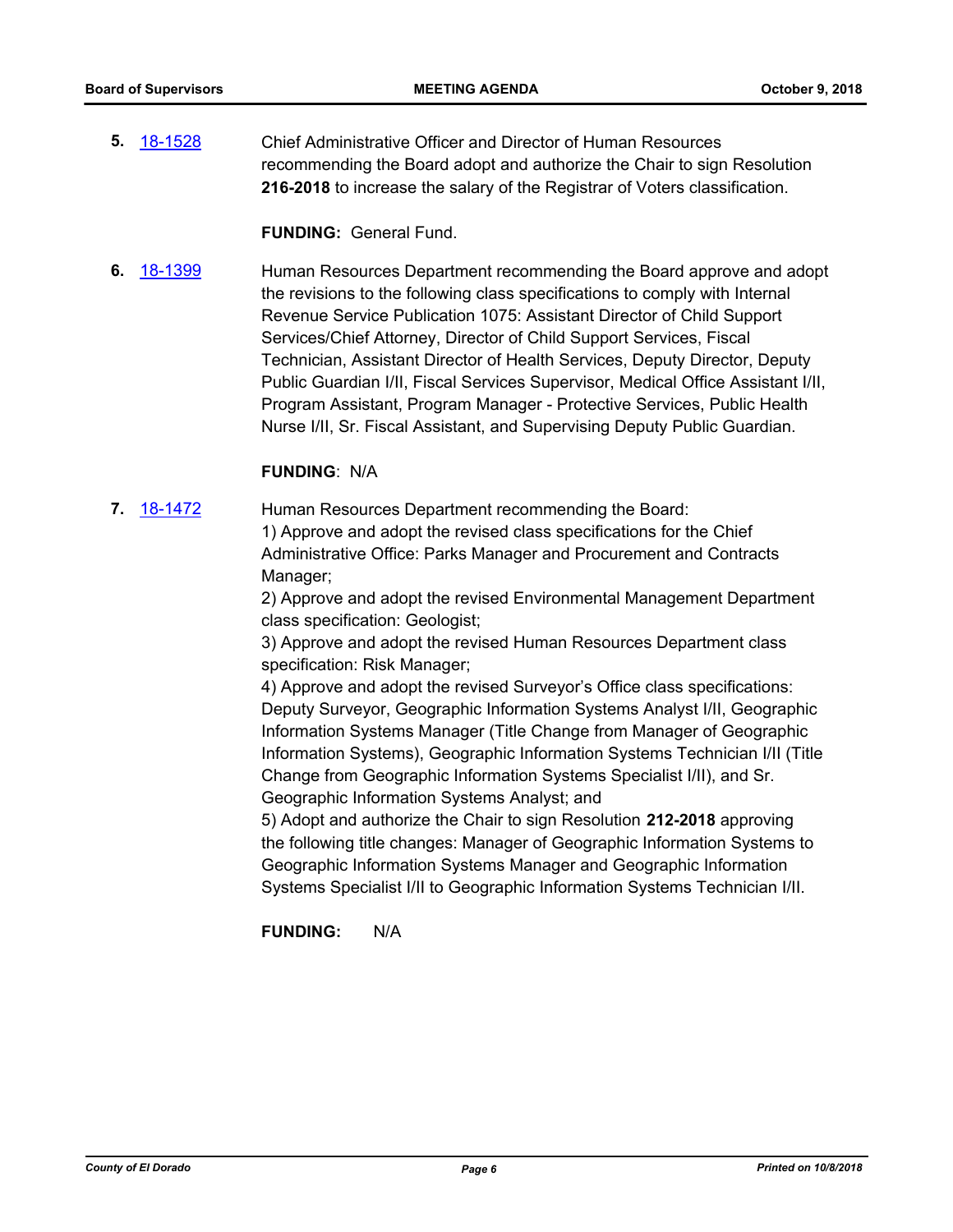| Human Resources Department recommending the Board adopt and                                                      |
|------------------------------------------------------------------------------------------------------------------|
| authorize the Chair to sign Resolution 214-2018 adopting the County's                                            |
| Salary Schedule to:                                                                                              |
| 1) Comply with the California Public Employees' Retirement System<br>reporting requirements; and                 |
| 2) Comply with Government Code sections 20636 and 7522.34(a) as well<br>as California Code of Regulations 570.5. |
| 8. 18-1518                                                                                                       |

## **FUNDING:** N/A

- **9.** [16-0305](http://eldorado.legistar.com/gateway.aspx?m=l&id=/matter.aspx?key=20961) Supervisor Ranalli recommending the Board find that a state of emergency continues to exist in El Dorado County as a result of unprecedented tree mortality due to drought conditions and related bark beetle infestations. (Cont. 9/25/18, Item 17)
- **10.** [18-1539](http://eldorado.legistar.com/gateway.aspx?m=l&id=/matter.aspx?key=24890) Supervisor Ranalli recommending Board approve and authorize the Chair to sign a Proclamation recognizing October 14-20, 2018, as "Freedom From Workplace Bullies Week" in the County of El Dorado.
- **11.** [18-1544](http://eldorado.legistar.com/gateway.aspx?m=l&id=/matter.aspx?key=24895) Supervisor Veerkamp and the El Dorado County Office of Education recommending the Board consider the following:

1) Make appointments and reappointments to the 2018/19 El Dorado County Youth Commission as follows:

a) District 1: Rithvik Murali/Oakridge High School (Returning) and Travis Oliver;

b) District 2: Grace Silvestrin/Union Mine High School (Returning) and Cassie Giese;

c) District 3: Mackaela Pedersen/Charter University Prep (Returning), Amanda Kendler and Alexander Hamilton;

d) District 4: Dane Sheridan/Charter University Prep (Returning) and Maria Sabalsa;

e) District 5: Edith Rivera/El Dorado High School (Returning) and Carlos Gonzalez;

f) Clerk of the Board: Christian Selden/Charter University Prep (Returning); and

2) Announce the Youth Commission's annual Job Shadow Day at the Board of Supervisor's to be held on November 13, 2018.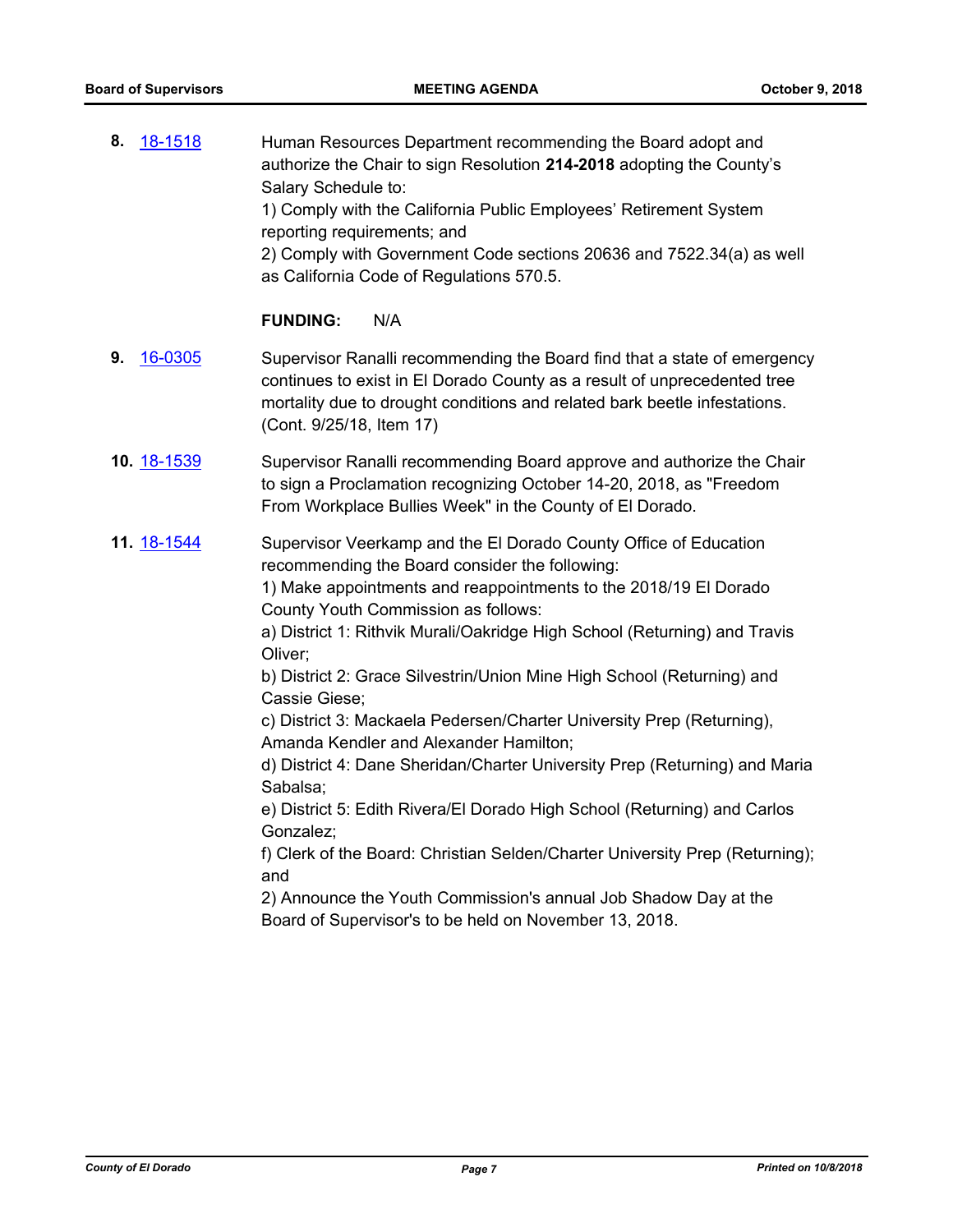#### **HEALTH AND HUMAN SERVICES - CONSENT ITEMS**

**12.** [18-1176](http://eldorado.legistar.com/gateway.aspx?m=l&id=/matter.aspx?key=24526) Health and Human Services Agency recommending the Board: 1) Approve and authorize the Chair to sign Agreement for Services 2518 with Continuing Development Inc., doing business as Choices for Children, for the provision of Child Care Bridge Program for Foster Children Services, effective upon execution through June 30, 2021, with a maximum of \$266,424; 2) Find that in accordance with Ordinance section 3.13.030, it is more

economical and feasible to engage an independent contractor; and 3) Authorize the Purchasing Agent, or designee. to execute further documents relating to Agreement for Services 2518, including amendments which do not increase the maximum dollar amount or term of the Agreement, and contingent upon approval by County Counsel and Risk Management.

**FUNDING:** State General Fund, leveraged on an annually adjusted basis by Federal funds at a percentage established based on prior fiscal year caseload.

## **13.** [18-1210](http://eldorado.legistar.com/gateway.aspx?m=l&id=/matter.aspx?key=24561) Health and Human Services Agency recommending the Board:

1) Approve and authorize the Chair to sign Agreement for Services 3284 with MedMark Treatment Centers, for the provision of Narcotic Treatment Program services, effective upon execution through June 30, 2020 with a maximum contractual obligation of \$124,000;

2) Find in accordance with County Ordinance Section 3.13.030, it is more economical and feasible to engage an independent contractor for Narcotic Treatment Program services; and

3) Authorize the Purchasing Agent, or designee, to execute further documents relating to Agreement for Services 3284, including amendments which do not increase the maximum dollar amount or term of the Agreement, and contingent upon approval by County Counsel and Risk Management.

**FUNDING:** Estimated to be 50% Federal and 50% Realignment.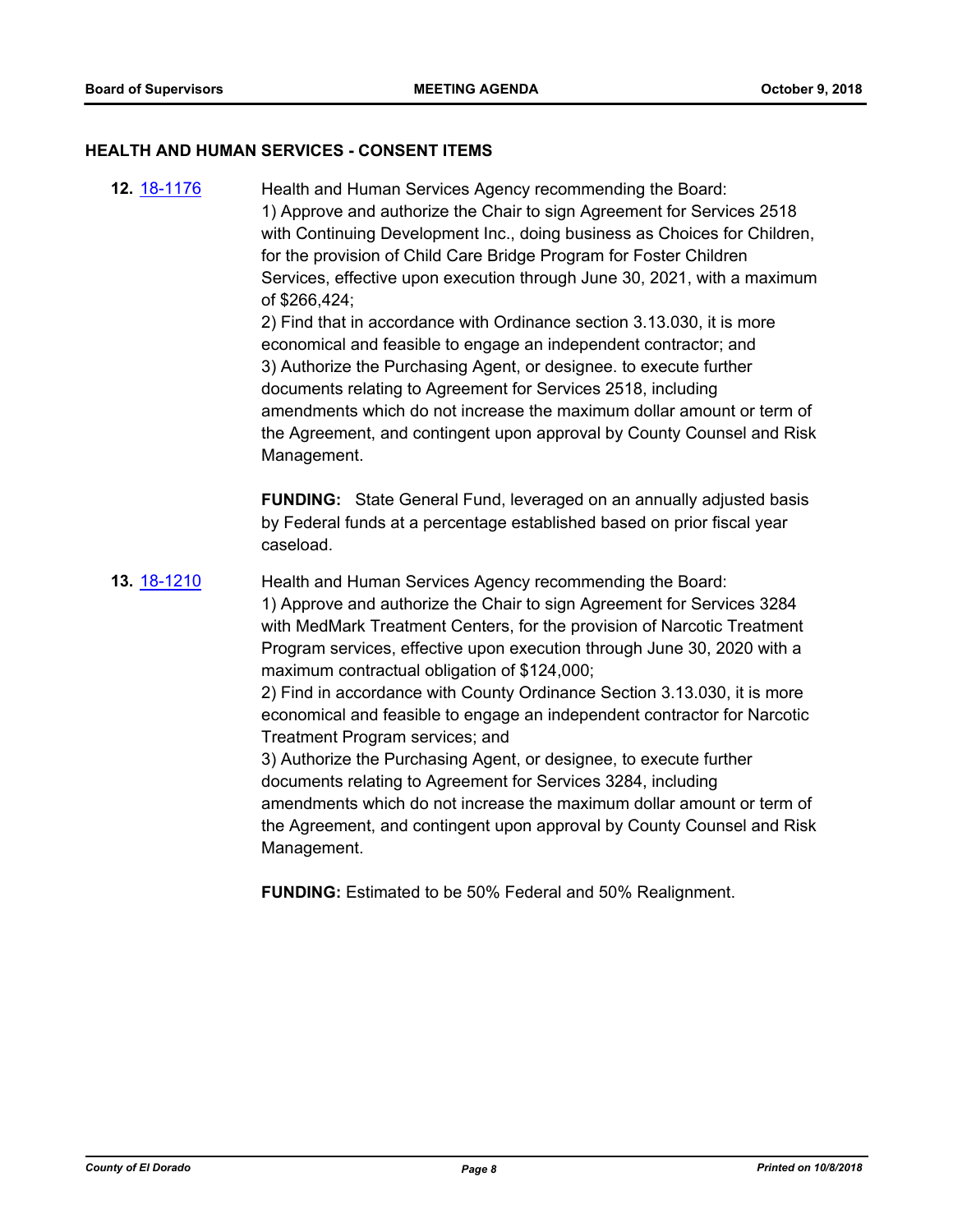**14.** [18-1348](http://eldorado.legistar.com/gateway.aspx?m=l&id=/matter.aspx?key=24699) Health and Human Services Agency recommending the Board: 1) Approve and authorize the Chair to sign Agreement for Services 3320 with BAART Behavioral Health Services, for the provision of Narcotic Treatment Program services, effective upon execution through June 30, 2020 with a maximum contractual obligation of \$124,000; 2) Find in accordance with County Ordinance Section 3.13.030 it is more economical and feasible to engage an independent contractor for Narcotic Treatment Program services; and 3) Authorize the Purchasing Agent, or designee, to execute further documents relating to Agreement for Services 3320, including amendments which do not increase the maximum dollar amount or term of the Agreement, and contingent upon approval by County Counsel and Risk Management.

**FUNDING:** Estimated to be 50% Federal and 50% Realignment.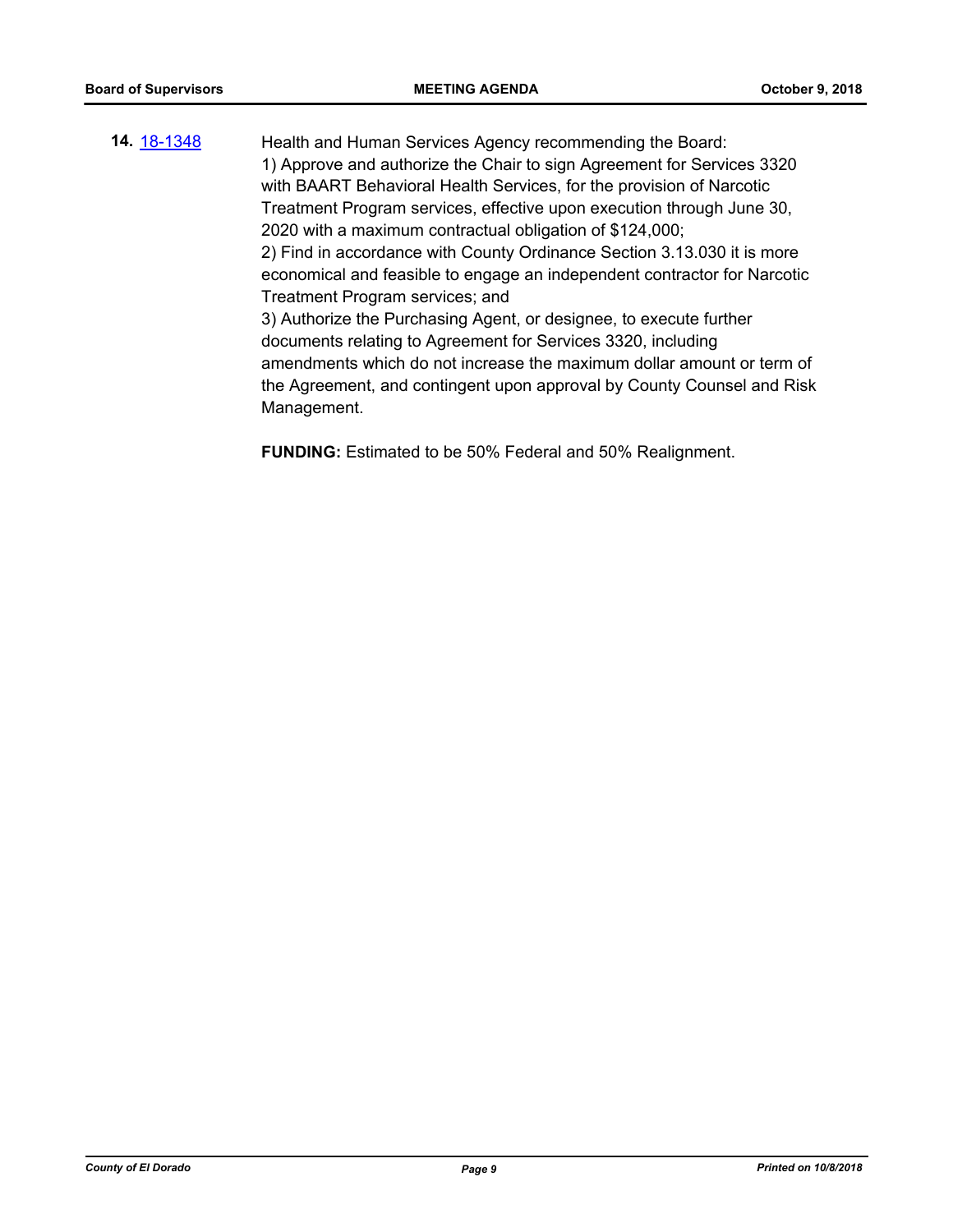#### **LAND USE AND DEVELOPMENT - CONSENT ITEMS**

**15.** [18-1526](http://eldorado.legistar.com/gateway.aspx?m=l&id=/matter.aspx?key=24877) Agriculture Department recommending the Board approve and authorize the Chief Administrative Officer to sign the Attachment C authorizing payment for the Fiscal Year 2018/2019 contribution in the amount of \$252,992 to the University of California Cooperative Extension, which provides services such as 4-H Youth Development Staff, Master Gardener Staff, Natural Resources Advisors, Specialty Crops Advisor and the Forestry Advisor program.

#### **FUNDING:** General Fund.

**16.** [18-1527](http://eldorado.legistar.com/gateway.aspx?m=l&id=/matter.aspx?key=24878) Agriculture Department recommending the Board approve and authorize the Chair to sign Cooperative Service Agreement 18-7306-6574-RA (FENIX 3283) with the U.S. Department of Agriculture Animal and Plant Health Inspection Service Wildlife Services (USDA APHIS-WS) and County of El Dorado, for the retroactive term of July 1, 2018 through June 30, 2023 and the Financial Work Plan retroactive term of July 1, 2018 through June 30, 2019 in the amount of \$64,260 for Fiscal Year 2018/2019, for the maintenance of an Integrated Wildlife Damage Management (IWDM) program to protect residents, property, livestock, crops, and natural resources from damage caused by predator and other nuisance wildlife.

**FUNDING:** General Fund and Unclaimed Gas Tax.

**17.** [18-0994](http://eldorado.legistar.com/gateway.aspx?m=l&id=/matter.aspx?key=24343) Community Development Services, Department of Transportation, recommending the Board Approve the Final Passage (Second Reading) of Ordinance **5094**, updating County Ordinance 5056, to incorporate text changes to reference annual reporting of real property interests acquired under the authority of said ordinance. (Cont. 9/25/2018, Item 33)

#### **FUNDING:** N/A

**18.** [18-1335](http://eldorado.legistar.com/gateway.aspx?m=l&id=/matter.aspx?key=24686) Community Development Services, Department of Transportation, recommending the Board approve and authorize the Chair to sign Resolution **211-2018** sanctioning the revision to the parking prohibited zones and signage for Hacienda Road, as follows: Add "No Parking Anytime" on the northerly side of Hacienda Road for one hundred ninety (190) feet from Cameron Park Drive (No. 200) and "No Parking Anytime" on Hacienda Road for one hundred thirty-five (135) feet on the southerly side from Cameron Park Drive (No. 200)."

**FUNDING:** Road Fund. (100% - Local)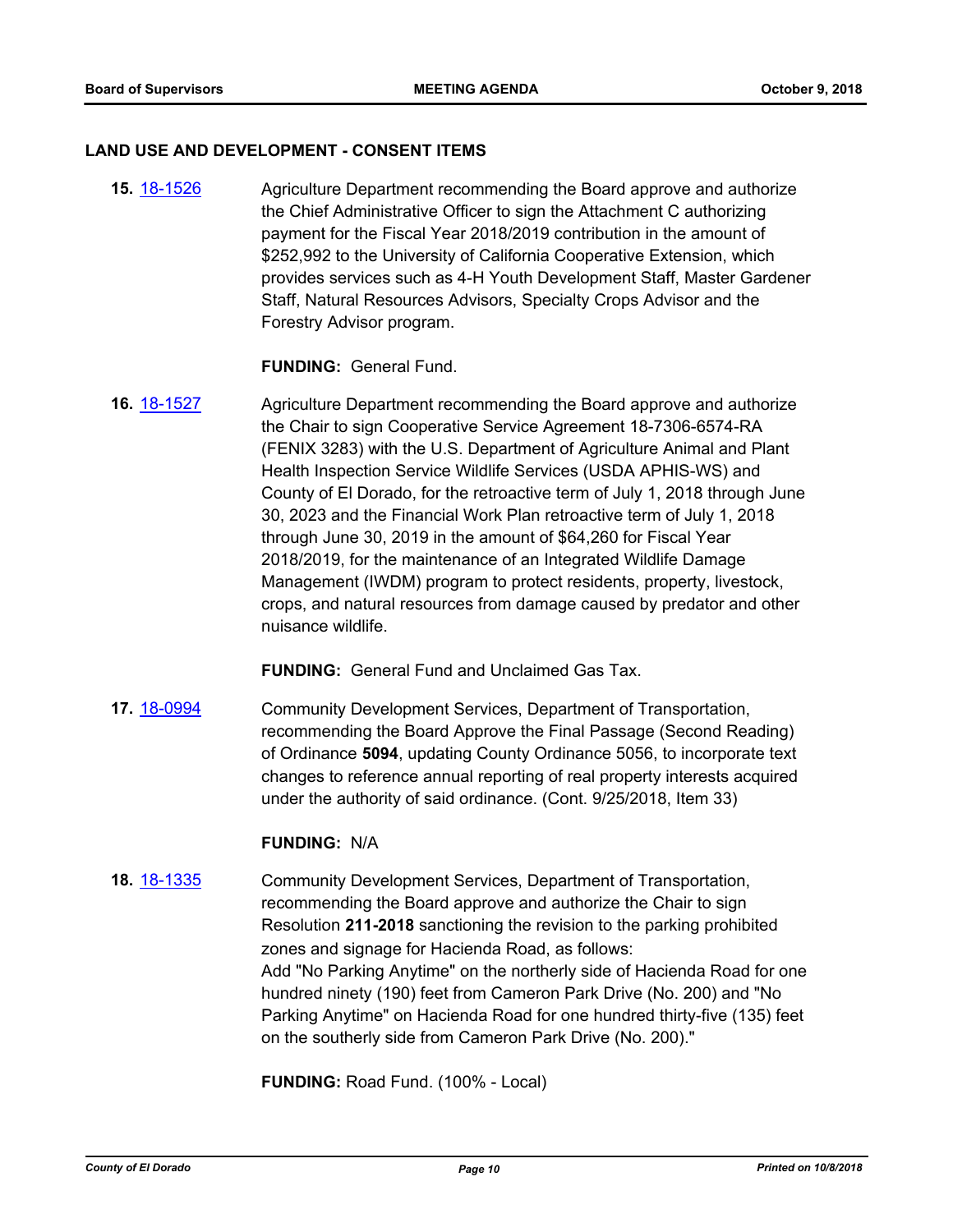**19.** [18-1339](http://eldorado.legistar.com/gateway.aspx?m=l&id=/matter.aspx?key=24690) Community Development Services, Department of Transportation, recommending the Board approve and authorize the Chair to sign the First Amendment to Agreement 547 (280-O1810) with California Compaction Equipment, Inc. to increase the compensation amount by \$39,000 for a total not-to-exceed amount of \$99,000, with no change to the term, to provide equipment rental services for various maintenance projects.

> **FUNDING:** Local Discretionary Funds and Road Fund. (No Federal Funding)

**20.** [18-1360](http://eldorado.legistar.com/gateway.aspx?m=l&id=/matter.aspx?key=24712) Community Development Services, Department of Transportation, recommending the Board adopt and authorize the Chair to sign Resolution **213-2018** sanctioning a new speed restriction on Silva Valley Parkway, White Rock Road and Hollow Oak Drive.

#### **FUNDING:** Road Fund.

**21.** [18-1375](http://eldorado.legistar.com/gateway.aspx?m=l&id=/matter.aspx?key=24727) Community Development Services, Department of Transportation, recommending the Board consider the following: 1) Approve and authorize the Chair to sign the Notice of Acceptance with Western Engineering Contractors, Inc., for the 2018 Marshall Road Pavement Rehabilitation Project, Contract PW 18-31212, Contract 2932; and 2) Approve and authorize the Clerk of the Board to release the Payment and Performance Bonds to the Surety upon notification from the Department of Transportation, after the one-year guarantee period.

**FUNDING:** Local Discretionary Funds. (100% - Local, Road Fund)

**22.** [18-1432](http://eldorado.legistar.com/gateway.aspx?m=l&id=/matter.aspx?key=24784) Community Development Services, Department of Transportation (Transportation), and Human Resources, recommending the Board adopt and authorize the Chair to sign Resolution **217-2018**, amending the Authorized Personnel Allocation Resolution 132-2018 to: 1) Add 0.2 equivalent Traffic Engineer position to Transportation; and 2) Provide authorization to the Director of Human Resources to make, if needed, any technical corrections to the authorized personnel allocations for Transportation.

> **FUNDING:** Various Funding Streams (Road Fund, Permit Fees, Developer Fees, Traffic Impact Fees).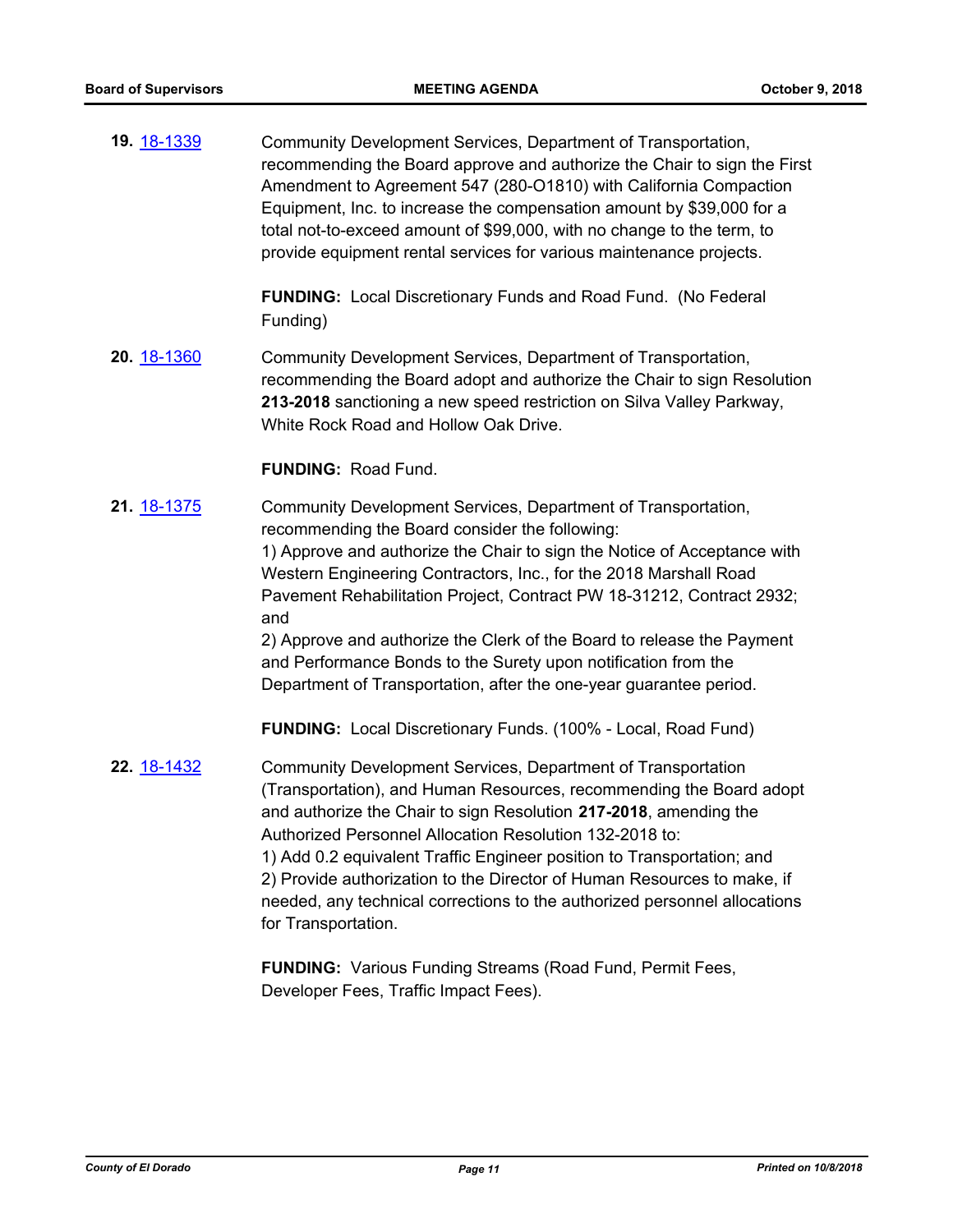| <b>23.</b> 18-1435 | Community Development Services, Department of Transportation,<br>recommending the Board consider the following:<br>1) Accept the subdivision improvements for Thousand Oaks Estates Unit<br>3, TM 05-1398-R as complete as of June 8, 2016; and<br>2) Authorize the Department of Transportation to release the security<br>deposit at this time, acknowledging that the Owner has fulfilled the warranty<br>period.                                                                                                                                                                                                                                                                           |
|--------------------|------------------------------------------------------------------------------------------------------------------------------------------------------------------------------------------------------------------------------------------------------------------------------------------------------------------------------------------------------------------------------------------------------------------------------------------------------------------------------------------------------------------------------------------------------------------------------------------------------------------------------------------------------------------------------------------------|
|                    | <b>FUNDING: Developer Funded.</b>                                                                                                                                                                                                                                                                                                                                                                                                                                                                                                                                                                                                                                                              |
| 24. 18-1437        | Community Development Services, Department of Transportation,<br>recommending the Board:<br>1) Approve and authorize the Director of Transportation to sign<br>Amendment 1 to State of California Standard Agreement 17R245000<br>between the County and the State Department of California Highway Patrol<br>to update the Scope of Work to allow for any traffic control related services<br>requested and not just construction projects, with no change to the term or<br>the not to exceed amount of the Agreement; and<br>2) Authorize the Director of Transportation to execute any future<br>Amendments that do not increase the dollar amount or change the term of<br>the Agreement. |
| <b>25.</b> 18-1546 | Community Development Services, Department of Transportation,<br>recommending the Board authorize the Department of Transportation to<br>enter into negotiations with the owner(s) or their designated                                                                                                                                                                                                                                                                                                                                                                                                                                                                                         |

enter into negotiations with the owner(s), or their designated representative, of APN 119-080-23 and APN 119-080-12, which are located in El Dorado Hills off City Lights Drive in the Bass Lake Hills Specific Plan area, and appoint Tanna Reynoso, Associate Right-of-Way Agent, as the real estate negotiator on behalf of the County.

**FUNDING:** Traffic Impact Mitigation Fees (100%). (Local Funds)

**26.** [18-0352](http://eldorado.legistar.com/gateway.aspx?m=l&id=/matter.aspx?key=23695) Community Development Services, Planning and Building Department, submitting for approval the Large Lot Final Map (TM08-1463-F) for La Cañada Subdivision, creating a total of eight large lots for financing purposes consisting of six residential lots and two lettered lots on the 143-acre property. The property, identified as Assessor's Parcel Numbers 126-100-18 and 110-020-12, located on the west side of Salmon Falls Road, approximately 1,000 feet north of the intersection with Kaila Way, in the El Dorado Hills area, and recommending the Board approve Large Lot Final Map (TM08-1463-F) for La Cañada Subdivision. (Supervisorial District 4).

#### **FUNDING:** N/A

**Applicant requesting this matter be Continued off Calendar.**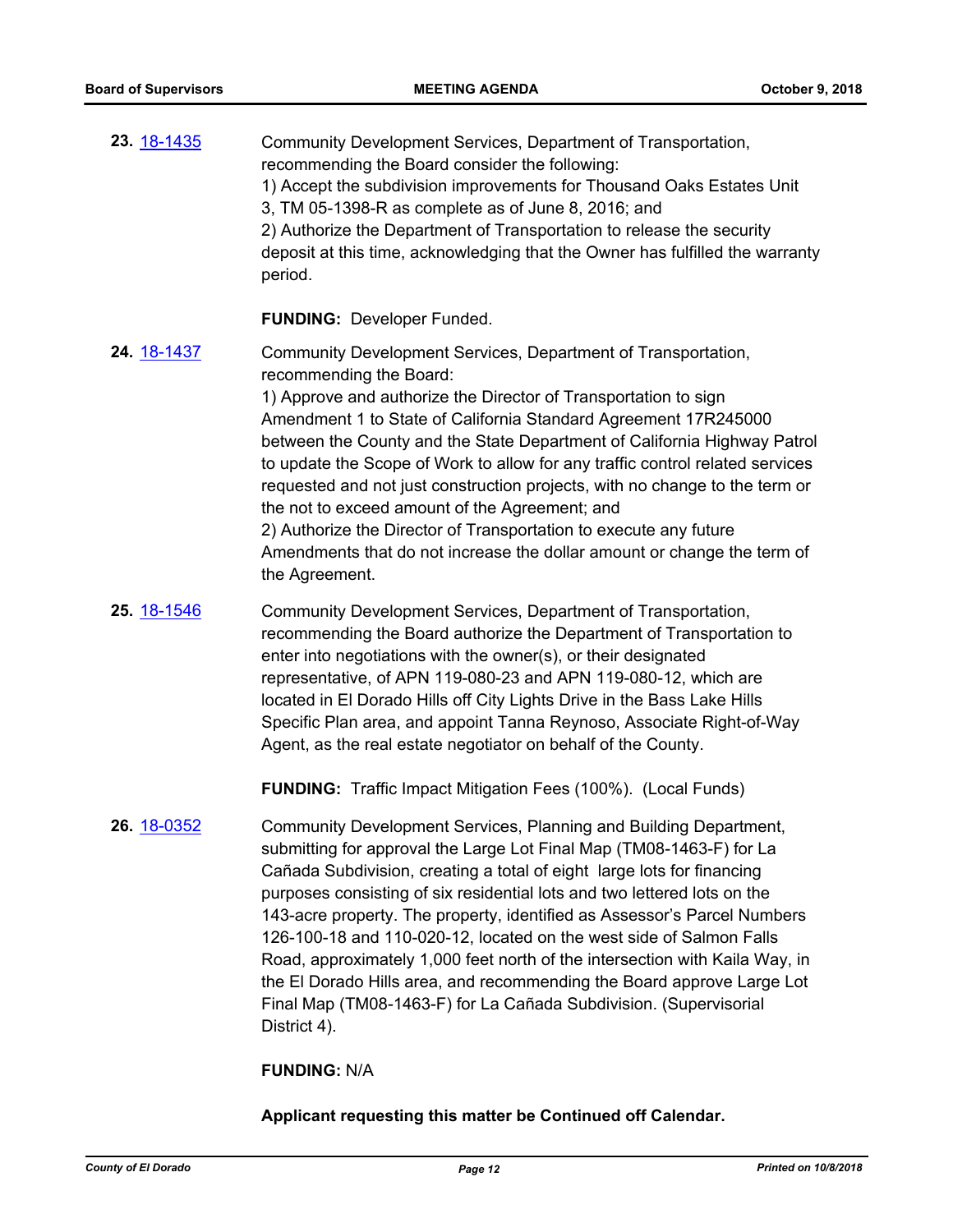**27.** [18-1513](http://eldorado.legistar.com/gateway.aspx?m=l&id=/matter.aspx?key=24864) Community Development Services, Planning and Building Department, submitting for approval Final Map (TM-F18-0004) for Hawk View Unit 1 (TM00-1371-R), creating 59 residential lots, ranging in size from .162 to 4.359 acres, one large lot, and six lettered lots, on property identified by Assessor's Parcel Number 115-040-16, located on the northwest side of the intersection of Hawk View Road and Bass Lake Road, in the El Dorado Hills area, and recommending the Board consider the following: 1) Approve the Final Map (TM-F18-0004) for Hawk View Unit 1 (TM00-1371-R); and 2) Approve and authorize the Chair to sign the Agreement to Make Subdivision Improvements. (Supervisorial District 1)

**FUNDING:** Developer funded subdivision improvements.

**28.** [18-1430](http://eldorado.legistar.com/gateway.aspx?m=l&id=/matter.aspx?key=24782) Community Development Services, Planning and Building Department, Long Range Planning recommending that the Board authorize the Chair to sign the updated Memorandum of Understanding between El Dorado County and the Tahoe Regional Planning Agency, which includes additional delegated permitting authority to the County with the goal to provide enhanced customer service.

**FUNDING:** No funding associated with this item.

**29.** [18-1386](http://eldorado.legistar.com/gateway.aspx?m=l&id=/matter.aspx?key=24738) Surveyor's Office recommending the Board: 1) Acknowledge and consent to the making of an Irrevocable Offer of Dedication For Road Right Of Way And Public Service Easement, on Assessor's Parcel number 119-100-60 (Formerly 119-100-57); and 2) Authorize the Chair to sign the Consent to Offer Of Dedication and to record the Irrevocable Offer of Dedication with the Consent attached. Authorization for recording said Offer is pursuant to Government Code Section 7050.

#### **FUNDING:** N/A

**30.** [18-1512](http://eldorado.legistar.com/gateway.aspx?m=l&id=/matter.aspx?key=24863) Surveyor's Office recommending the Board:

1) Acknowledge and consent to the making of an Irrevocable Offer of Dedication For Road Right Of Way, Landscape and Public Service Easements, on Assessor's Parcel number 119-100-21; and 2) Authorize the Chair to sign the Consent to Offer Of Dedication and to record the Irrevocable Offer of Dedication with the Consent attached. Authorization for recording said Offer is pursuant to Government Code Section 7050.

**FUNDING:** N/A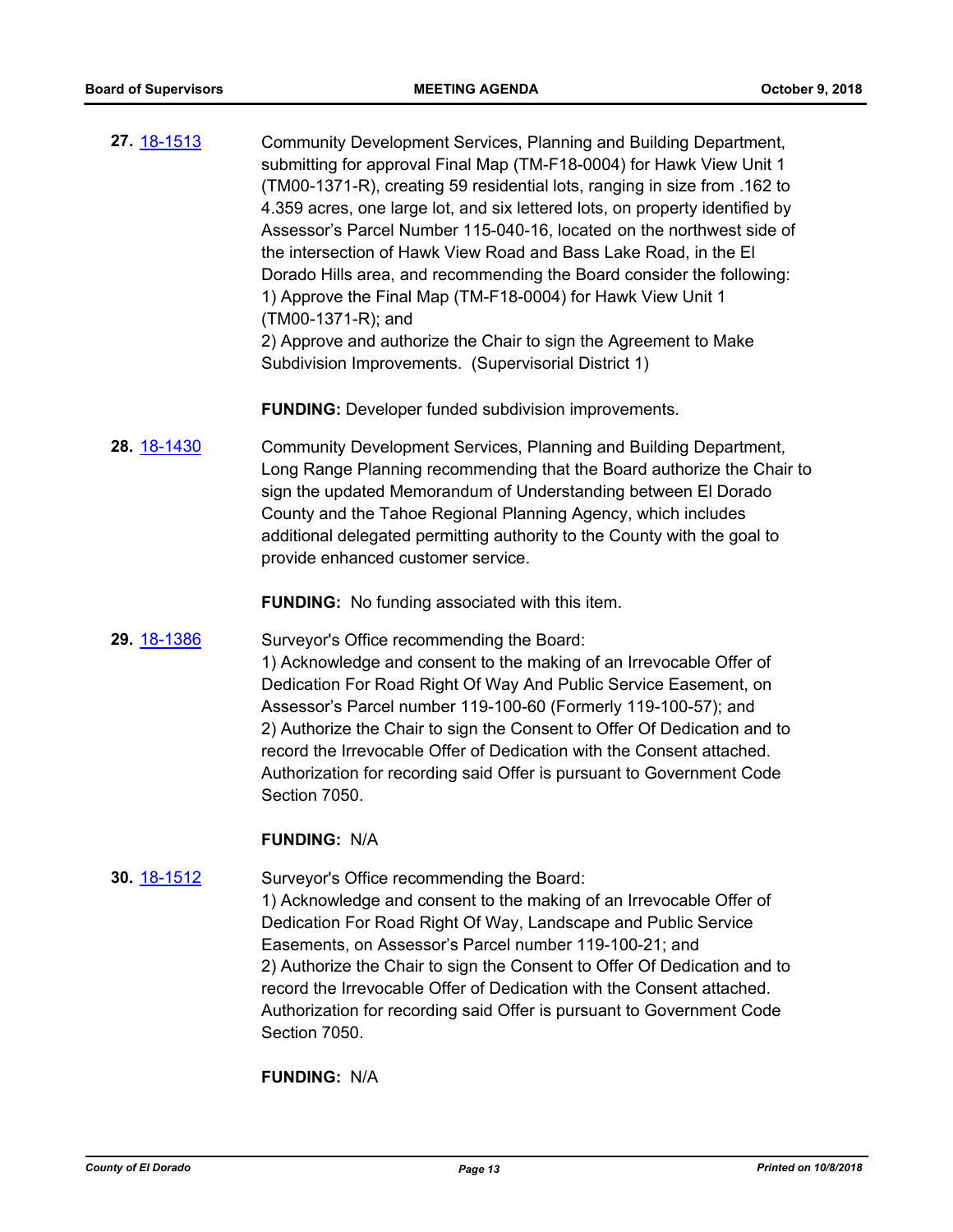#### **LAW AND JUSTICE - CONSENT ITEMS**

**31.** [18-1448](http://eldorado.legistar.com/gateway.aspx?m=l&id=/matter.aspx?key=24800) District Attorney recommending the Board 1) Approve the use of Supplemental Local Law Enforcement Funds for the purchase firearm lighting, ballistic vests and hand held radios with software Licenses; 2) Approve and authorize the Chair to sign a budget transfer increasing revenue and appropriations within the District Attorney's budget by \$111,600 (4/5 vote required); and 3) Approve the addition of 16 Motorola APX8000 Hand Held Radios to the

District Attorney's Fiscal Year 2018-19 Fixed Asset List.

**FUNDING:** Supplemental Local Law Enforcement Funds.

## **END CONSENT CALENDAR**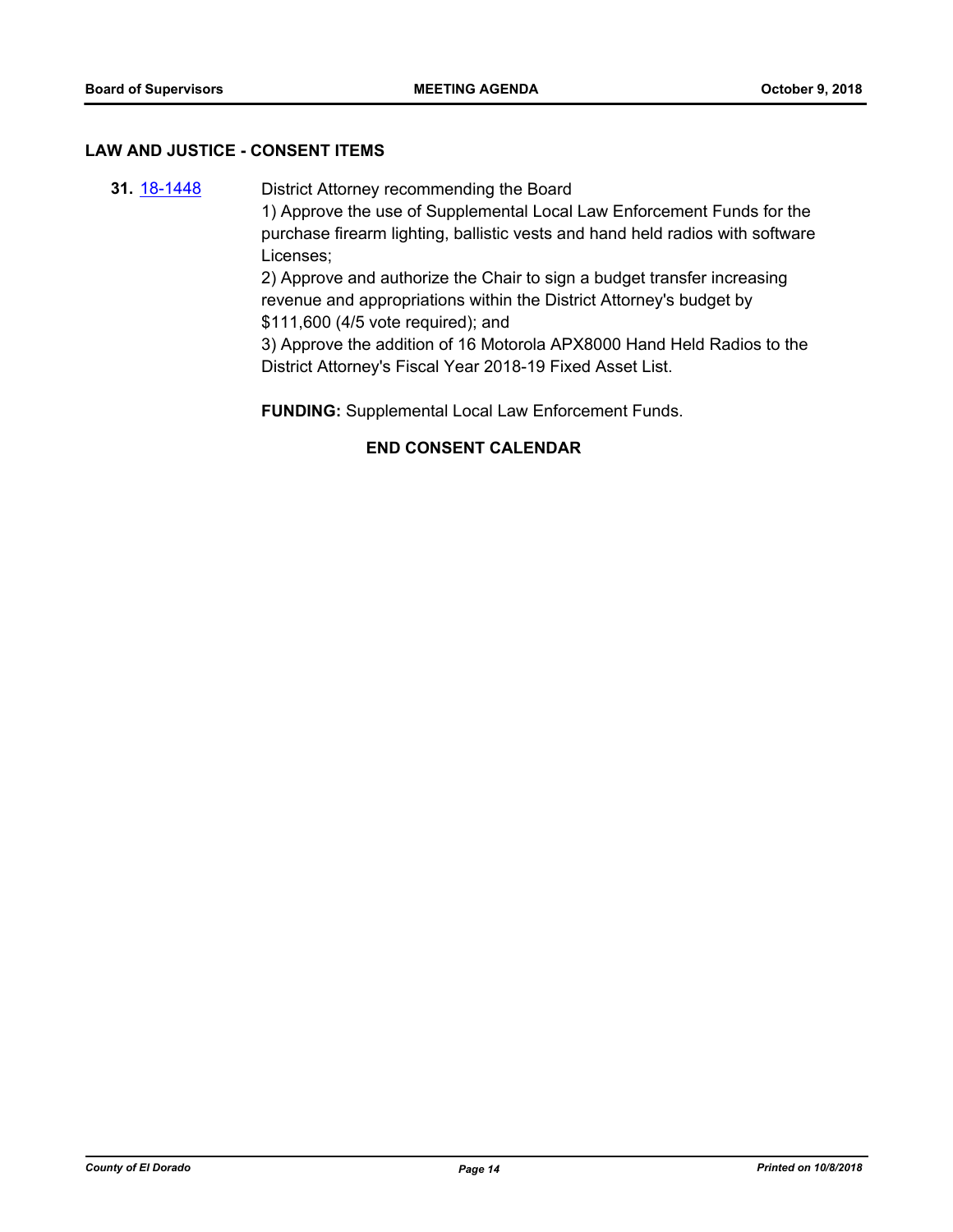#### **DEPARTMENT MATTERS**

**32.** [18-1398](http://eldorado.legistar.com/gateway.aspx?m=l&id=/matter.aspx?key=24750) Health and Human Services Agency recommending the Board: 1) Approve and authorize the Chair to sign Amendment I to Agreement for Services 3132 with Nelson S. Jacinto doing business as Grace Home II, a licensed residential care facility for the elderly, for the provision of long-term, twenty-four hour program and facilities for mentally ill adults, for a term retroactive to June 1, 2018 through September 30, 2021, with a maximum contractual obligation of \$220,000; 2) Find that the County does not possess the facilities or personnel for adult residential treatment and has determined, in accordance with County Ordinance Section 3.13.030, it is more economical and feasible to engage an independent contractor for these services; 3) Authorize the Director of the Health and Human Services Agency to sign the termination letter for Agreement for Services 485-S1711 with Danilo and Gloria Ibanez, doing business as Grace Home; and 4) Authorize the Purchasing Agent, or designee, to execute further documents relating to Agreement for Services 3132, including amendments which do not increase the maximum dollar amount or term of the Agreement, and contingent upon approval by County Counsel and Risk Management. (Est. Time: 5 Min.)

**FUNDING:** 100% Mental Health Realignment.

**33.** [18-1415](http://eldorado.legistar.com/gateway.aspx?m=l&id=/matter.aspx?key=24767) Public Defender recommending the Board approve and authorize the Purchasing Agent to sign Agreement 3055 with The Regents of the University of California acting on behalf of University of California, Davis Health in the amount of \$11,600 with an effective date retroactive to May 4, 2018 through March 3, 2019 for the provision of expert witness consultation and testimony. (Est. Time: 5 Min.)

**FUNDING:** General Fund.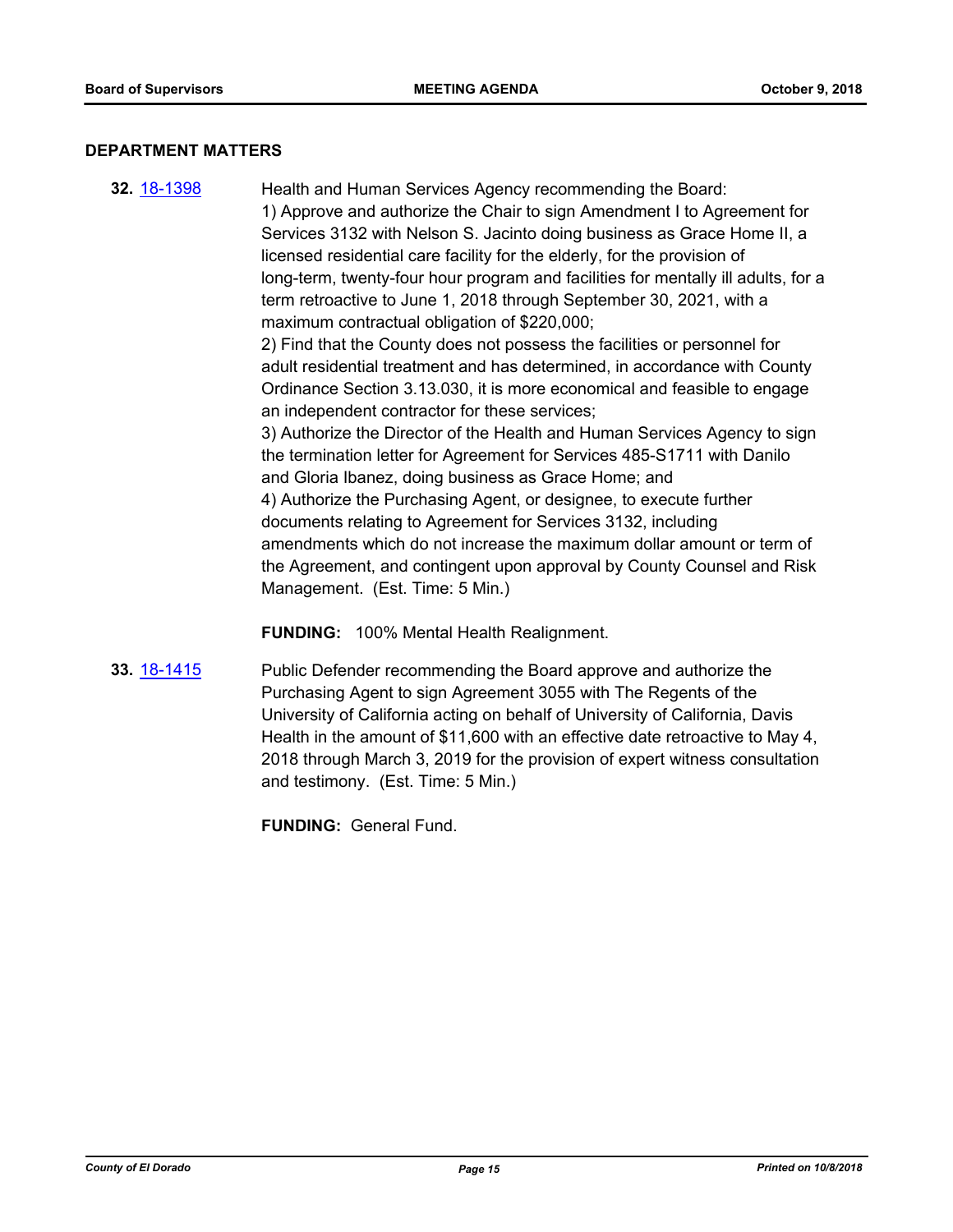**34.** [18-1541](http://eldorado.legistar.com/gateway.aspx?m=l&id=/matter.aspx?key=24892) Chief Administrative Office and Human Resources Department recommending the Board:

1) Approve and authorize the Chief Administrative Officer to sign the attached Actuarial Services and Technology Licensing Agreement with GovInvest Inc., in the total amount of \$109,250, for a term effective upon execution and extending for five years, with annual fees of \$19,750 and a one-time implementation fee of \$10,500 to be paid up-front in order to take advantage of a price reduction;

2) Approve and authorize the Chief Administrative Officer to sign the attached Labor Costing Technology Licensing Agreement with AdastraGov Inc., in the total amount of \$91,250, for a term effective upon execution and extending for five years, with annual fees of \$15,750 and a one-time implementation fee of \$12,500 to be paid up-front in order to take advantage of a price reduction; and

3) Approve and authorize the Chair to sign a budget transfer increasing Software Licenses appropriations in the Human Resources Department by \$200,500 in order to cover the cost of the up-front payment, and decreasing the Appropriation for Contingency by \$200,500 to balance, and directing that the Appropriation for Contingency be restored with final amendment changes based on year-end fund balance available. (Est. Time: 15 Min.)

**FUNDING:** General Fund, with partial cost recovery in future years through the A-87 Cost Plan.

**35.** [18-1552](http://eldorado.legistar.com/gateway.aspx?m=l&id=/matter.aspx?key=24903) Chief Administrative Office recommending the Board: 1) Adopt Policy J-8 (Special District Impact Fee Offset for Non-Residential Business Development); and

2) Adopt and authorize the Board Chair to sign Resolution **218-2018**  providing the Chief Administrative Officer the delegated authority to implement Policy J-8, including the authority to negotiate and approve the allocation of special district impact fee offset incentives up to \$20,000 for non-residential business development. (Est. Time: 15 Min.)

**FUNDING:** Economic Development funding received from Transient Occupancy Tax.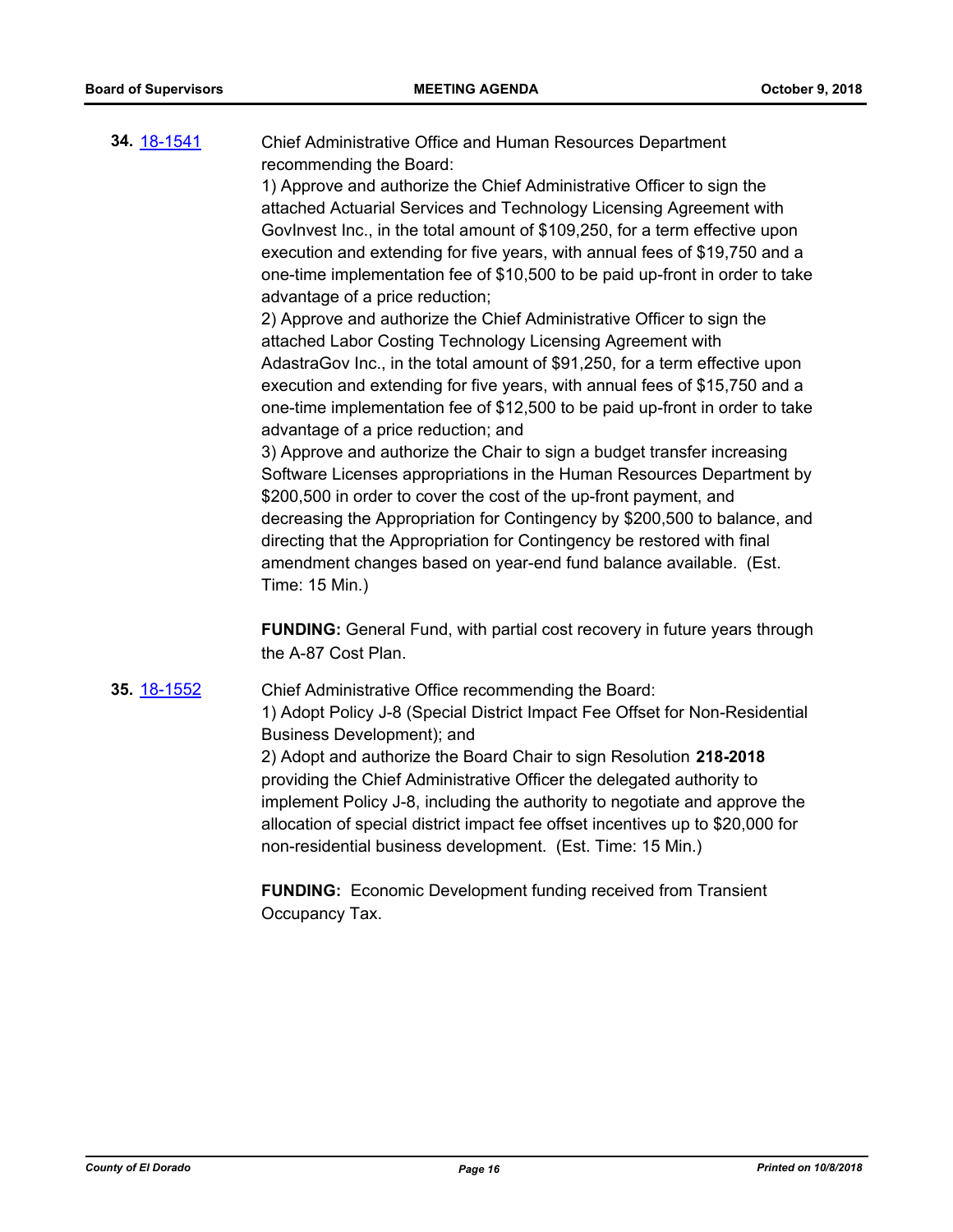#### **10:30 A.M. - TIME ALLOCATION**

**36.** [18-1535](http://eldorado.legistar.com/gateway.aspx?m=l&id=/matter.aspx?key=24886) Supervisor Ranalli recommending the Board: 1) Receive and file presentation provided by Mary Cory, Museum Administrator, El Dorado County Historical Museum, recognizing the community volunteers who dedicate their time and knowledge to support the El Dorado County Historical Museum; and 2) Approve and authorize the signatures of all five Board members on a Proclamation recognizing these volunteers for their service. (Est. Time: 15 Min). **37.** [18-1400](http://eldorado.legistar.com/gateway.aspx?m=l&id=/matter.aspx?key=24752) HEARING - Chief Administrative Office, recommending the Board of Supervisors consider the following: 1) Adopt and authorize the Chair to sign Resolution **205-2018**, establishing fees for vacation home rental (VHR) inspection pilot program; 2) Direct that VHR's be inspected upon permit issuance and biannually thereafter; and

3) Disband the VHR ad hoc committee. (Est. Time: 20 Min.)

#### **11:00 A.M. - TIME ALLOCATION**

**38.** [18-1461](http://eldorado.legistar.com/gateway.aspx?m=l&id=/matter.aspx?key=24813) Health and Human Services Agency recommending the Board approve and authorize the Chair to sign a Proclamation recognizing October 2018 as "Car-Lite Month" in the County of El Dorado. (Est. Time: 5 Min.)

## **FUNDING:** N/A

**39.** [18-1534](http://eldorado.legistar.com/gateway.aspx?m=l&id=/matter.aspx?key=24885) Supervisor Ranalli recommending Board receive and file presentation by Dr. Ed Manansala, County Superintendent of Schools, El Dorado County Office of Education, providing an update to the Board and members of the public on the State of Education in the County of El Dorado. (Est. Time: 15 Min.)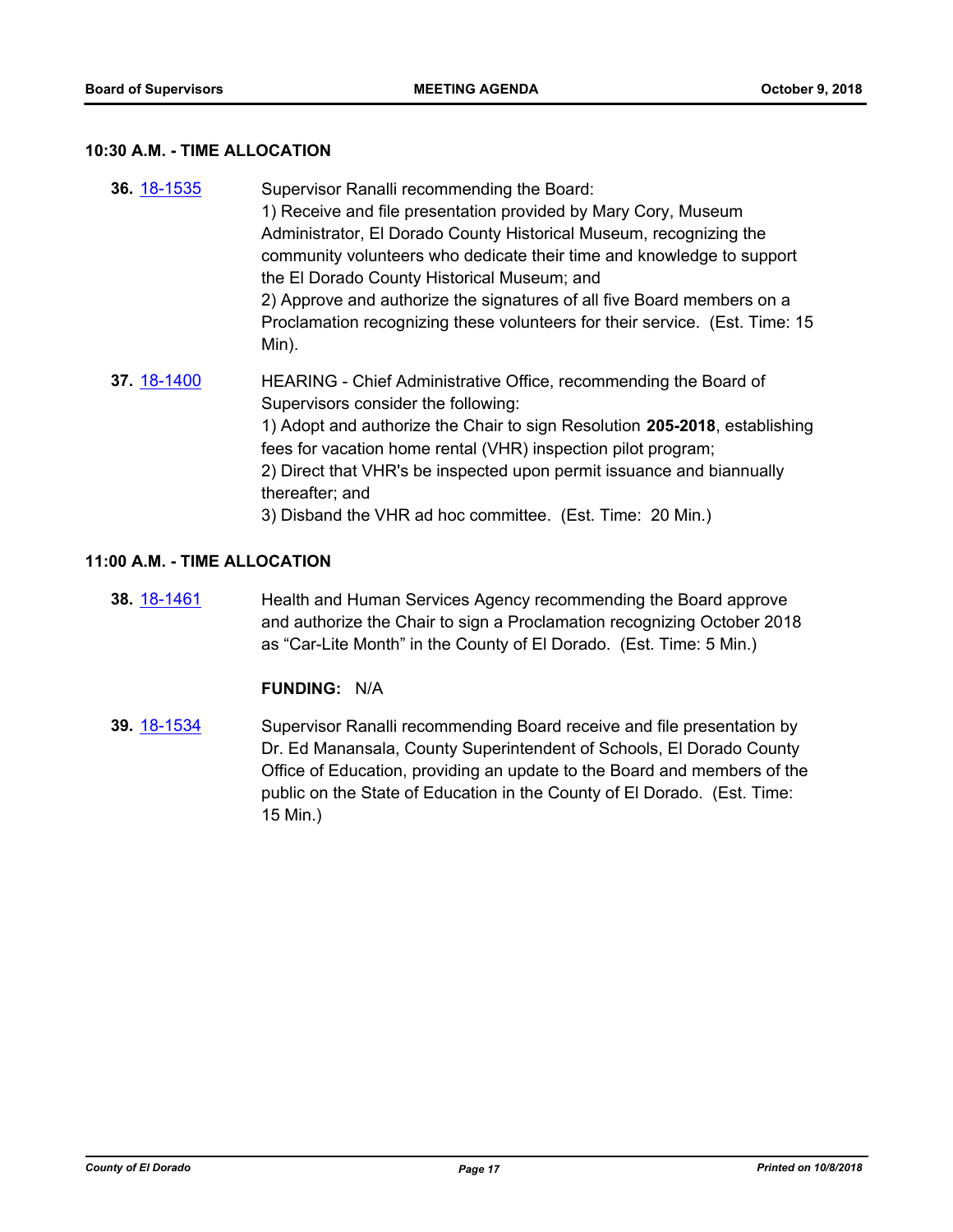#### **1:00 P.M. - TIME ALLOCATION**

**40.** [18-1497](http://eldorado.legistar.com/gateway.aspx?m=l&id=/matter.aspx?key=24848) HEARING - To consider a request submitted by the El Dorado Hills Townhouses Association appealing the Planning Commission's August 23, 2018 approval of Design Review Revision DR-R18-0001/Saratoga Retail Phase 2 to allow reducing the square footage by 6,883 square feet, and revising building 3 to include a drive-thru aisle to DR08-0003/The Shops at El Dorado Hills, which was approved by the Planning Commission on January 22, 2009 on property identified by Assessor's Parcel Numbers 120-690-07 and 120-690-08, consisting of 1.71 acres, in the El Dorado Hills area; and staff recommending the Board take the following actions: 1) Approve the project thereby denying the appeal by the El Dorado Hills Townhouses Association based on the Findings (Attachment C) and subject to the Conditions of Approval (Attachment D); and 2) Adopt the Mitigated Negative Declaration based on the Initial Study prepared by staff (Attachment E) (Est. Time: 2 Hr. called with 18-1498) (Supervisorial District 1) **41.** [18-1498](http://eldorado.legistar.com/gateway.aspx?m=l&id=/matter.aspx?key=24849) HEARING - To consider a request submitted by Rebecca Eno appealing the Planning Commission's August 23, 2018 approval of Design Review Revision DR-R18-0001/Saratoga Retail Phase 2 to allow reducing the square footage by 6,883 square feet, and revising building 3 to include a drive-thru aisle to DR08-0003/The Shops at El Dorado Hills, which was approved by the Planning Commission on January 22, 2009 on property identified by Assessor's Parcel Numbers 120-690-07 and 120-690-08, consisting of 1.71 acres, in the El Dorado Hills area; and staff recommending the Board take the following actions: 1) Approve the project thereby denying the appeal by Rebecca Eno based on the Findings (Attachment C) and subject to the Conditions of Approval

(Attachment D); and 2) Adopt the Mitigated Negative Declaration based on the Initial Study

prepared by staff (Attachment E) (Est. Time: 2 Hr. called with 18-1497) (Supervisorial District 1)

#### **ITEMS TO/FROM SUPERVISORS**

## **CAO UPDATE**

#### **ADJOURNMENT**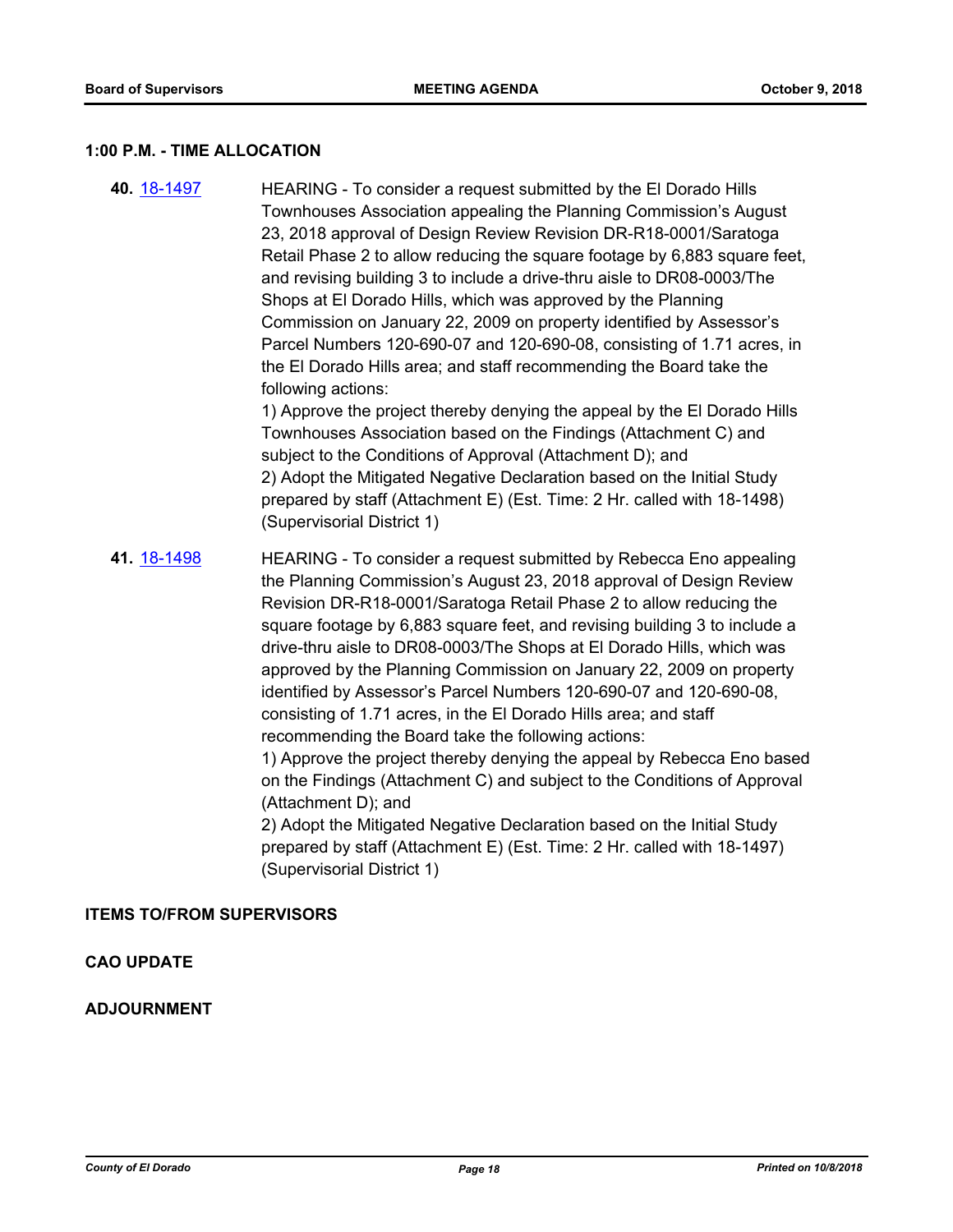#### **CLOSED SESSION**

**42.** [18-1508](http://eldorado.legistar.com/gateway.aspx?m=l&id=/matter.aspx?key=24859) **Pursuant to Government Code Section 54957.6 - Conference with Labor Negotiator**: County Negotiator: Director of Human Resources and/or designee. Employee organization: El Dorado County Employees Association Local 1 representing employees in the General, Professional, and Supervisory Bargaining Units; Operating Engineers Local 3 representing employees in the Trades & Crafts and Corrections Bargaining Units; Deputy Sheriffs Association representing employees in the Law Enforcement Unit; and El Dorado County Managers Association. (Est. Time: 30 Min.) **43.** [18-1547](http://eldorado.legistar.com/gateway.aspx?m=l&id=/matter.aspx?key=24898) **Pursuant to Government Code Section 54957.6 - Conference with Labor Negotiator**: County Negotiator: Bruce Heid, Industrial Employers Distributors Association (IEDA); Director of HHSA and/or designee. Non-Employee Organization: In-Home Supportive Services (IHSS) (Est. Time: 20 Min.) **44.** [18-1509](http://eldorado.legistar.com/gateway.aspx?m=l&id=/matter.aspx?key=24860) **Pursuant to Government Code Section 54956.8 - Conference with Real Property Negotiator**: This body will hold a closed session to give instructions to its negotiator for the Country Club Drive Realignment - Bass Lake Road to Tierra de Dios Drive Project (CIP 71360), regarding the real properties described as follows: 1) APN 119-080-23: M.H. Mohanna, a married man as his sole and separate property; and 2) APN 119-080-12: M.H. Mohanna, a married man as his sole and separate property. Instructions to El Dorado County's negotiator will concern price and terms of payment. Tanna Reynoso, Associate Right-of-Way Agent, will be the negotiator on behalf of El Dorado County. The parties with whom El Dorado County's negotiator may negotiate are those parties identified above and their agents and successors. (Est. Time: 10 Min.) **45.** [18-1352](http://eldorado.legistar.com/gateway.aspx?m=l&id=/matter.aspx?key=24704) **Conference with Legal Counsel - Existing Litigation** pursuant to Government Code Section 54956.9(d)(1). Title: Thomas Austin and Helen Austin v. the County of El Dorado, and Does 1 through 50, El Dorado County Superior Court Case PC20150633, Number of potential cases: (1). (Est. Time: 5 Min.) **46.** [18-1568](http://eldorado.legistar.com/gateway.aspx?m=l&id=/matter.aspx?key=24919) **Pursuant to Government Code Section 54957.6 - Conference with Labor Negotiator**: County Negotiator: Director of Human Resources or designee. Unrepresented Employee: Director of Planning & Building. (Est. Time: 10 Min.) **47.** [18-1570](http://eldorado.legistar.com/gateway.aspx?m=l&id=/matter.aspx?key=24921) **Pursuant to Government Code Section 54957- Public Employee Appointment.** Title: Director of Planning & Building. (Est. Time: 10 Min.)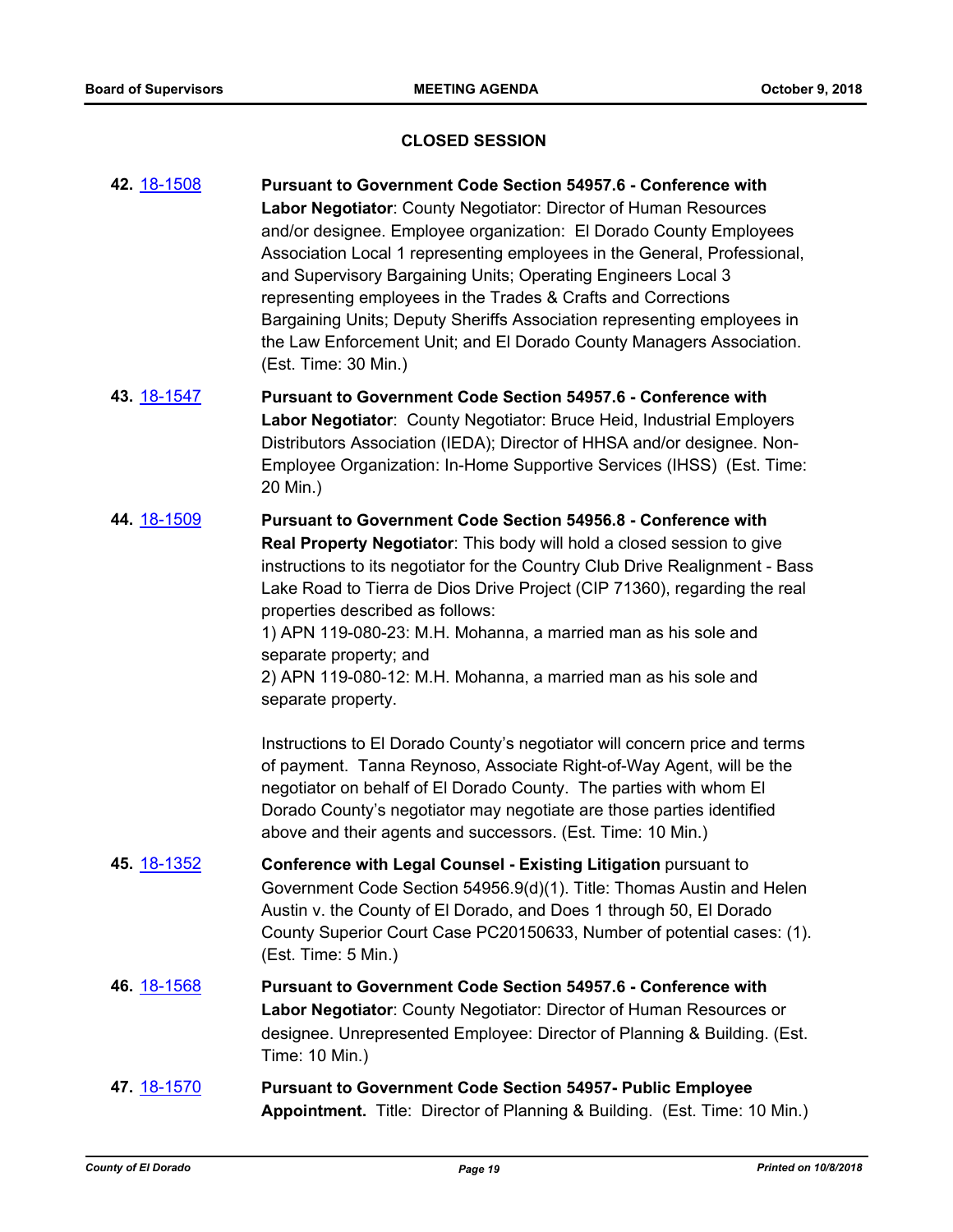On August 19, 2003, the Board adopted the following protocol: It is a requirement that all speakers, County staff and the public, when approaching the podium to make a visual presentation to the Board of Supervisors, must provide the Clerk with the appropriate number of hard copies of the presentation for Board members and the audience.